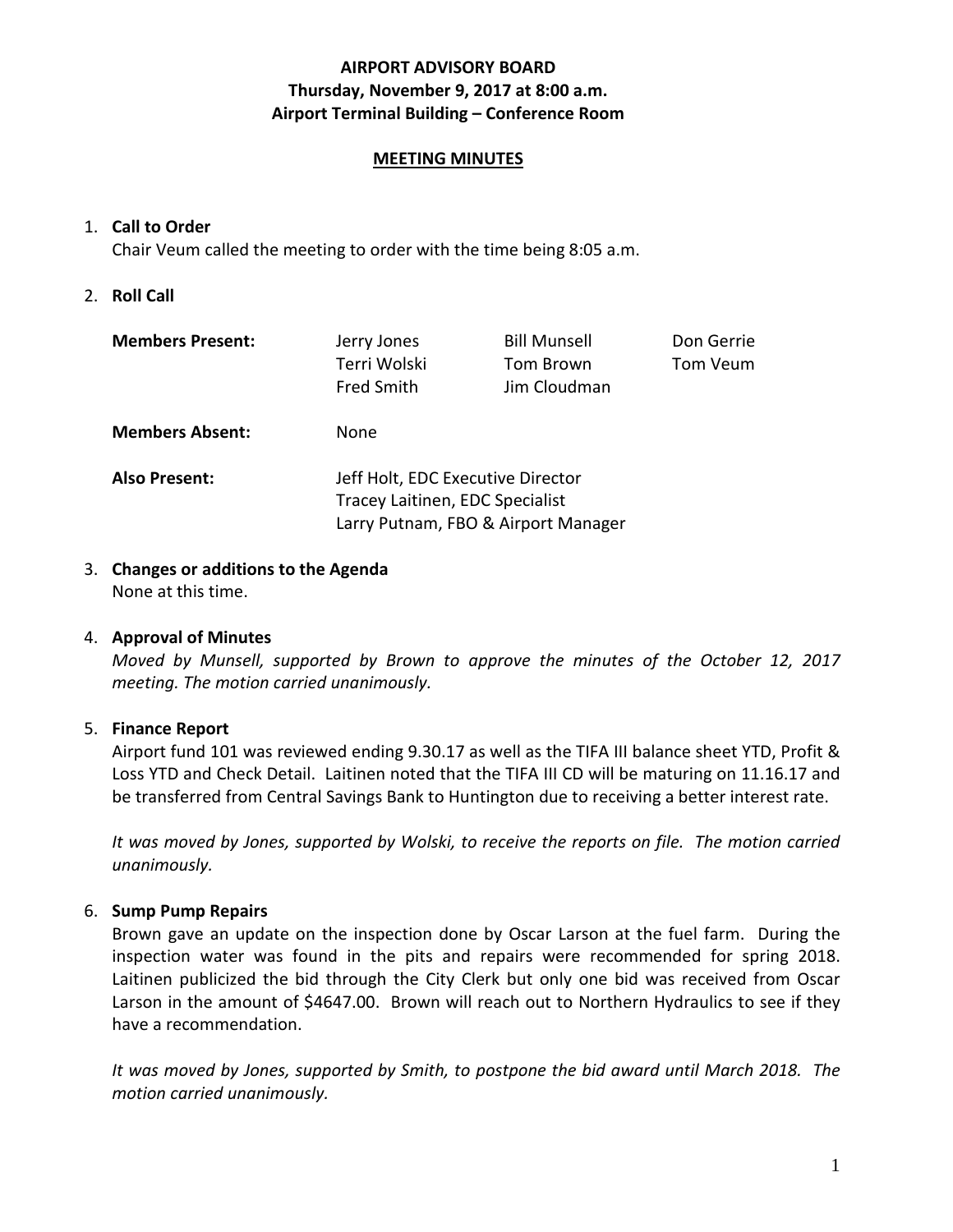## 7. **Report of Activities**

The board and staff welcomed Putnam back. Veum applauded the staff for doing a great job while Putnam was out. Brown reported that activity has increased with aircraft at 86 up from 65 in 2016 and total persons at 235 from 187. Smith inquired about the high fuel prices for 100LL at \$5.20 and Jet A at \$4.20. Brown reported that they are now ready for snow removal. Smith inquired if the increase in Jet fuel was due to the air ambulance to which Putnam and Brown agreed that it was a factor. Gerrie inquired about the number of official runs that the air ambulance has taken. Brown noted that two runs occurred to date. Brown added that there have been quite a few additional fixed wing medical runs from Iron Mountain and Houghton. Brown reiterated that when icing occurs the medical chopper will not fly but a PC-12 (The Pilatus PC-12 is a single-engine turboprop passenger and cargo aircraft) will be utilized due to lack of de-icing on the chopper.

# 8. **Old Business.**

# **a. PFC Overlay recap**

Holt reported on the meeting that took place with QoE and Payne & Dolan on 11.1.17. There were no major issues and all parties were happy with the project. Care of the overlay was discussed and staff are aware of best practices. Smith noted that when flying the runway looks wet but is actually dry and works well.

# **b. Lighting Project**

Laitinen reported that the funds from the Land Sales account were expended with just about \$60 left. Future projects including the photo eye will be revisited when the rebate is received from the previous LED changeover. The project is now complete until any rebate funds are received.

## **c. Final Delta Sky magazine ad**

Holt reported that the ad in the packet was the final draft that would run in all Delta Airlines in December 2017. The board was pleased with the final proof. The EDC will make sure that the airport gets extra copies of the issue.

## **d. Fuel Testing Kit**

Brown just came back from a 2-day seminar to learn more about appropriate fuel testing measures and safety updates. With the new medical helicopter agreement, more testing is required. Brown researched the B2 Test Kit and recommended purchasing after 3 quotes (under \$1000 threshold) were obtained as follows:

AVLAB \$695 AVFuel \$837 Gammon \$687.10

Veum noted that from a liability standpoint we should be doing these tests.

*It was moved by Smith, supported by Jones, to approve purchase of the B2 Testing Kit from Gammon. The motion carried unanimously.*

## **e. Soo Pilots Dinner 12.4.17**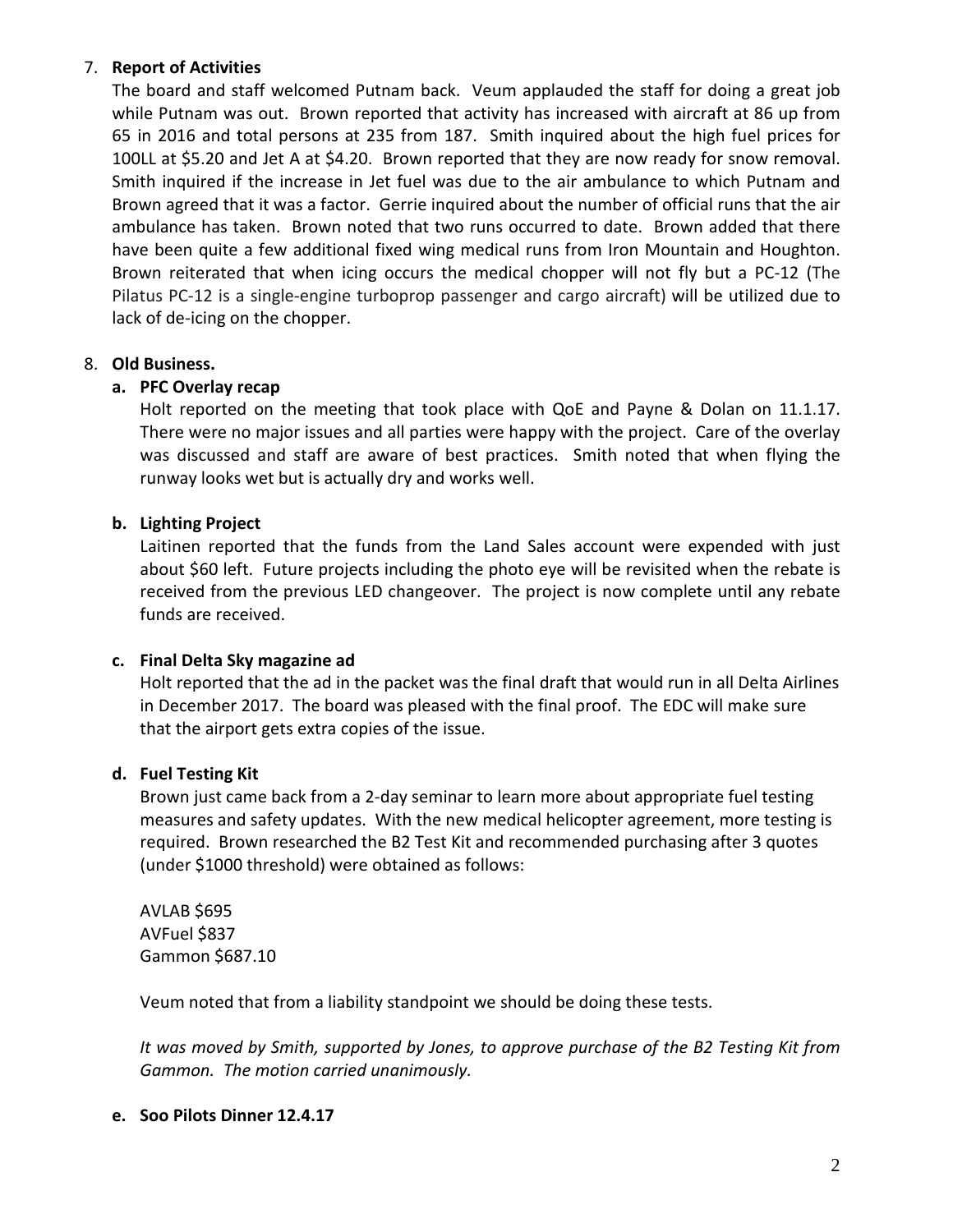Brown reported that the dinner was coming together nicely for that Monday at 6pm at the CCHall. Tickets will be \$25 each and the main speaker is the Chief Med Trans Pilot – Tom Benson. Invitations to follow.

## **f. January mtg/B Steudle/ACIP**

In December Laitinen will firm up a meeting in Lansing with MDOT AERO Director Betsy Steudle. The meeting will include Putnam, Brown, Holt, QoE and Turner. A January 25<sup>th</sup> date is being requested at this time.

#### 9. **New Business**

#### **a. Terminal Renovation**

Laitinen discussed previous meetings with Putnam and Soo Pilots along with input from Sidock and QoE. More research will be gathered and then a layout will be presented at a future meeting for final input. \$30,000 has been allocated to this project.

#### 10**. Status Reports**

ERA summary from 10.9.17, EDC minutes from 10.17.17, TIFA III minutes from 10.17.17 and LDFA minutes from 11.1.17 were shared. Laitinen noted that there is an anticipated shortfall in the budget as of now estimated at near \$12,000. In the LDFA meeting held on 11.1.17 the board asked if it was possible to meet in April 2018 and again recalculate anticipated revenue and ask the City to share the deficit 50/50. Smith reiterated that TIFA III funds are slated for projects and although TIFA III is the Smartzone bond fallback, there are a lot of capital improvement projects slated to be matched at 90% by MDOT AERO. Smith supported the City putting forth 50% of the shortfall. Holt also noted that the EDC is continuing to look for additional revenue streams.

#### **11. Other Matters**

The board recognized Laitinen's recognition at the City Commission meeting held this week.

Wi-Fi at Sanderson Field was briefly discussed and Laitinen will work with Putnam to see if there is a better, less expensive alternative.

## 12. **Informational Reports**

Gerrie reported on the election of several new commissioners and the need to either appoint a commissioner and or hold a special election. New liaisons will also be assigned.

Holt reported on the recent Brownfield Redevelopment meeting that was held in St. Ignace, put on by EUP Regional Planning. Holt noted that almost 50 economic development organizations were in attendance and that R&B was a highlighted project. Smith added that Mark VanDoren has extensive Brownfield experience and is assisting with projects through Smith & Company Real Estate.

Brief discussion was had on the Luce County Hub zone and benefits. Smith noted that there is a an avionics repair business in the Luce Co. industrial park and inquired as to how we could bring them to the Sault. Holt reported that he is meeting with the Sault Ontario airport manager this winter to discuss partnership options.

Gerrie looked back on Veum's 80<sup>th</sup> birthday party.